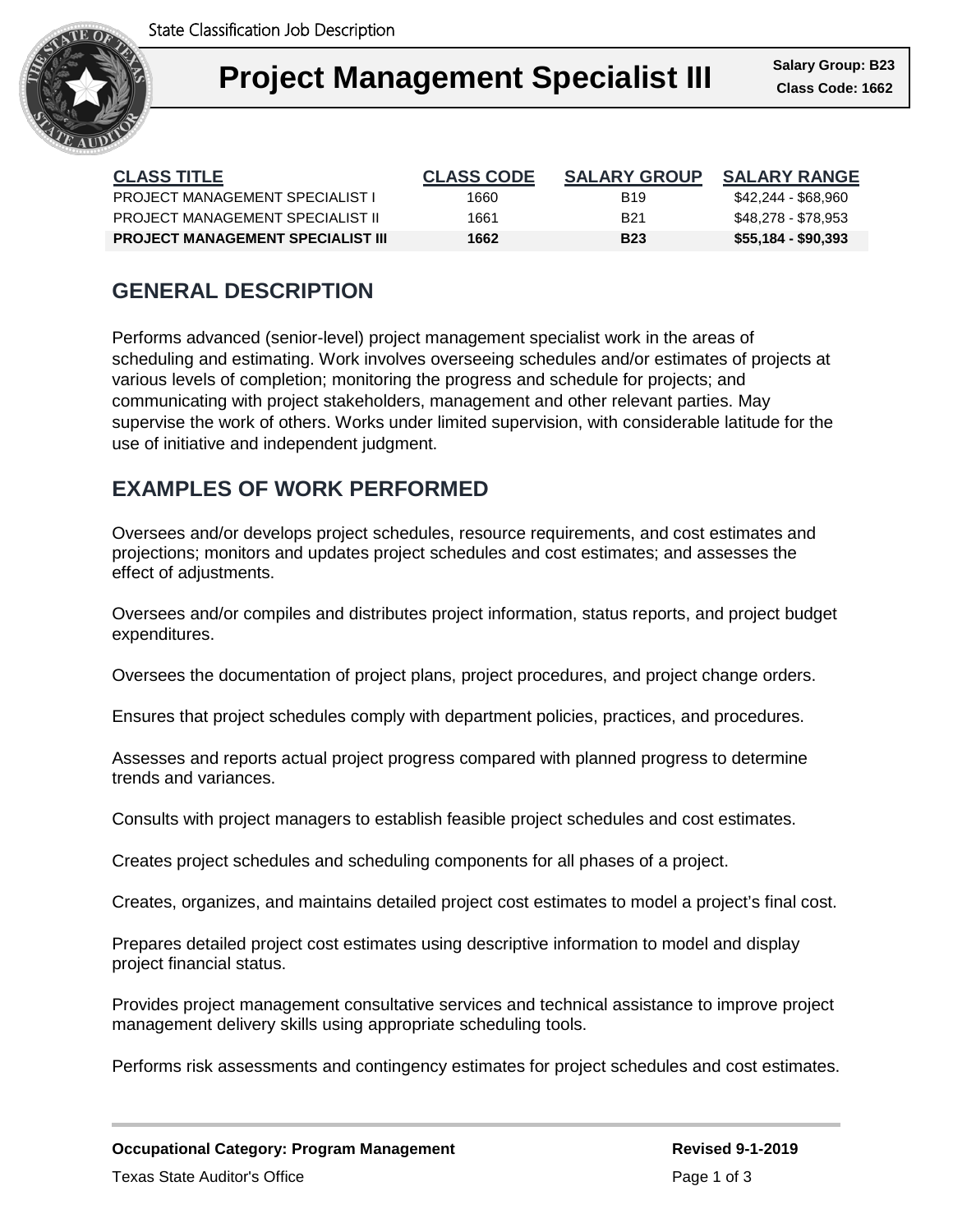Collects and analyzes historical project data to maintain a basis for future project planning and forecasting.

Recommends and/or develops policies for project management scheduling and budgeting; and reviews policies, practices, and procedures.

Implements quality control and quality assurance project management best practices, supporting project managers.

Develops reports detailing resource capacity and/or use, including forecasts of resource requirements.

Reviews and analyzes construction documents and other technical documents.

Trains staff in the use of project management scheduling tools and provides ongoing technical assistance to users.

Verifies that project schedule controls are properly implemented and maintained.

May supervise the work of others.

Performs related work as assigned.

### **GENERAL QUALIFICATION GUIDELINES**

#### **EXPERIENCE AND EDUCATION**

Experience in project management in relevant areas of project assignment. Graduation from an accredited four-year college or university with major coursework a field relevant to assignment is generally preferred. Experience and education may be substituted for one another.

#### **KNOWLEDGE, SKILLS, AND ABILITIES**

Knowledge of project management theories and practices; of project costing, estimating, and scheduling; of systems and procedures used to evaluate project performance; and of local, state, and federal laws and regulations relevant to the administration of the project undertaken.

Skill in project management, scheduling, and estimating; and in the use of a computer and applicable software.

Ability to monitor project status, to prepare and/or analyze project cost estimates, to exercise sound judgment in making critical decisions, to analyze project-related information and develop plans to address identified issues, to identify project risks, to prepare reports and charts, to communicate effectively, and to supervise the work of others.